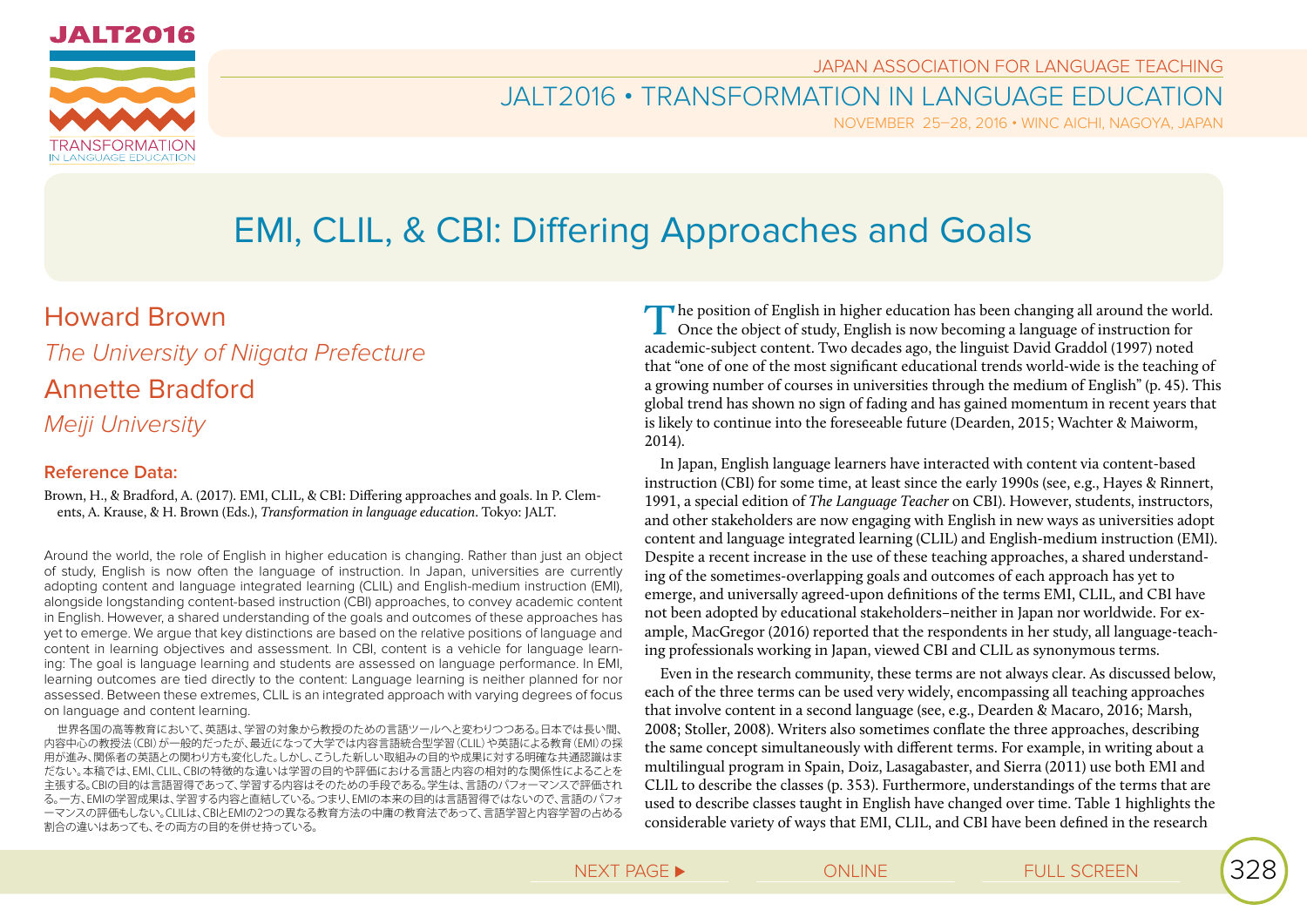



literature.

#### Table 1. Differing Images of CBI, CLIL, and EMI in the Literature

| EMI                                                                                                                                                                                                 | <b>CLIL</b>                                                                                                                                                        | <b>CBI</b>                                                                                                                                                                                     |
|-----------------------------------------------------------------------------------------------------------------------------------------------------------------------------------------------------|--------------------------------------------------------------------------------------------------------------------------------------------------------------------|------------------------------------------------------------------------------------------------------------------------------------------------------------------------------------------------|
| "The central focus is on stu-<br>dents' content mastery and no<br>language aims are specified"<br>(Unterberger & Wilhelmer,<br>2011, p. 96).                                                        | "Diverse methodologies are<br>used which lead to dual-fo-<br>cused education where<br>attention is given to both topic<br>and language" (Marsh, 2008,<br>p. 1986). | "an integrated approach to<br>language instruction, drawing<br>topics, text, and tasks from<br>content or subject matter<br>classes, but focusing on cogni-<br>tive, academic language skills" |
| "focuses on content learning<br>only" (Smit & Dafouz, 2012,<br>p. 4)                                                                                                                                | a dual-focused educational"<br>approach a fusion" of both<br>subject content and language                                                                          | (Crandall & Tucker, 1990, p. 83)<br>"an effective way to engage<br>students with content sourc-                                                                                                |
| "an umbrella term for aca-<br>demic subjects taught through<br>English, one making no                                                                                                               | learning" (Coyle, Hood, &<br>Marsh, 2010, p. 6)                                                                                                                    | es, while at the same time<br>improving language abilities"<br>(Mesureur, 2012, p. 71)                                                                                                         |
| direct reference to the aim of<br>improving students' English"<br>(Dearden & Macaro, 2016, p.<br>456)                                                                                               | "Parts of the curriculum are<br>delivered through a foreign<br>language. Learners acquire the<br>target language naturalistical-<br>ly" (Coleman, 2006, p. 4).     | "concurrent teaching of ac-<br>ademic subject matter and sec-<br>ond language skills" (Brinton,<br>Snow, & Wesche, 2003, p. 2)                                                                 |
| "English-taught degree pro-<br>grams predominately aim<br>at the acquisition of subject<br>knowledge" (Unterberger,<br>2014, p. 37).                                                                | "Learners are engaged in a<br>joint learning practice of<br>subject matter and foreign<br>language" (Smit & Dafouz,<br>2012, p. 1).                                | "aims to develop both the<br>students' language and their<br>content knowledge" (Butler,<br>2005, p. 229)                                                                                      |
| "the use of English to teach<br>academic subjects in countries<br>or jurisdictions where the first<br>language (L1) of the majority<br>of the population is not Eng-<br>lish" (Dearden, 2015, p. 4) |                                                                                                                                                                    | "Many language programs<br>endorse [CBI] but only use<br>course content as a vehicle for<br>helping students master lan-<br>guage" (Stoller, 2002a, p. 112).                                   |

In this paper, we aim to clarify the English-medium higher education landscape by

tracing the evolution of EMI, CLIL, and CBI and offering updated definitions. Note that we seek to clarify the meaning of key terms in EFL contexts, that is, situations where English is not the primary language of education or the wider community. For related  $\sin$  ESL contexts, readers may want to refer to García and Baker (2007).

#### **English-Medium Instruction**

term EMI gained currency in the late 1990s with the changes in European tertiary ation attributable to the Bologna Process, which is aimed at harmonizing European er education to increase academic mobility and facilitate employability (European er Education Area and Bologna Process, 2016). Given the status of English as a d lingua franca and language of transnational research (Coleman, 2006), for many pean universities, English-medium education became a necessity. The increase in programs has been phenomenal: For example, between 2001 and 2014, the number ropean bachelor and master degrees taught fully in English rose more than tenfold 725 to 8,089 (Wächter & Maiworm, 2014). This growth has not been limited to pe; spurred by Bologna and driven by desires to internationalize, universities worldhave rapidly increased their English-medium offerings (Dearden, 2015).

the growth in EMI is occurring primarily at the tertiary level. Literature on its impleation across the world has largely concluded that internationalization is the main  $\cdot$  of EMI, and that this is very often linked to attracting more foreign students, with lage learning remaining of secondary importance (e.g., Ammon & McConnell, 2002;  $\&$  Dafouz, 2012). However, the rationales for attracting international students are faceted, linked to increasing prestige or revenue, presenting a competitive profile, ations to rise in university rankings, and improving the international competencies of students (de Wit, 2013). These rationales contribute to diversity in English-medium amming. EMI courses are offered at the undergraduate and postgraduate levels; they be taught by subject-content specialists teaching in their field or by language specialvorking outside of their own field of specialty; and EMI classrooms may cater to solely national students, a mix of domestic and international students, or domestic students Studies have found that the purposes for implementing EMI programs are often not ly articulated to classroom-level implementers by policy makers and administrators, leavilier university teachers to draw their own conclusions about the rationales and intended outcomes for EMI (e.g., Bradford, 2015; Dearden & Macaro, 2016).

II has been described as "an umbrella term for academic subjects taught through English" because it makes "no direct reference to the aim of improving students' English" (Dearden & Macaro, 2016, p. 456). EMI could therefore, in theory, encompass varying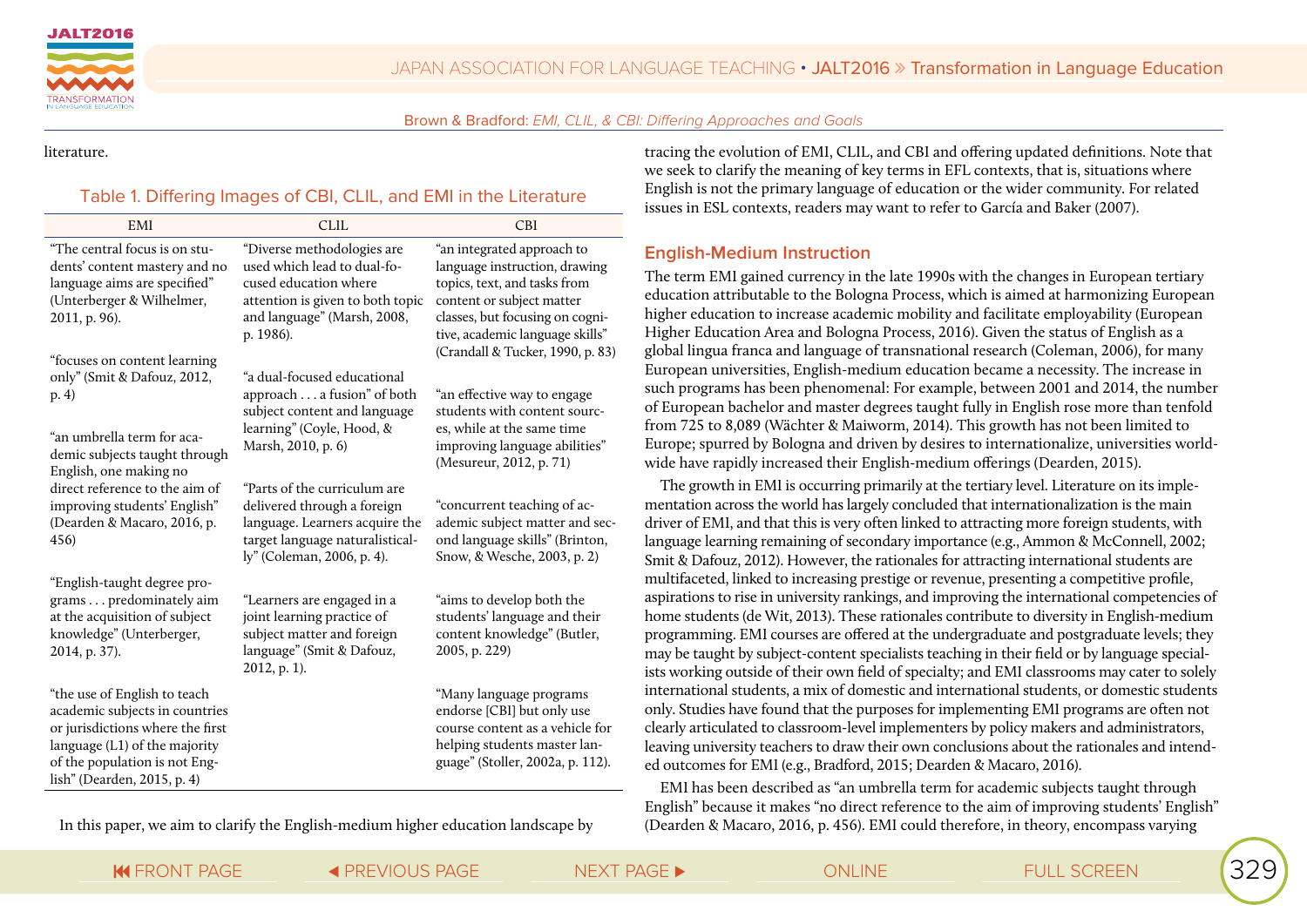

amounts of content and language learning, embracing both CLIL and CBI. However, we view EMI not as an umbrella term but rather as an approach to teaching in English distinct from CLIL and CBI. Examination of some of the ways EMI has been defined in the literature (see Table 1) shows that the distinguishing attribute of EMI is its focus on subject-content mastery. All interpretations cited in Table 1 highlight the centrality of academic content and emphasize the lack of explicit language learning aims in EMI courses. It is quite possible to conduct an EMI course with no intention of furthering the language skills of the participating students, and many EMI courses entail a sink-or-swim approach in which students are expected to function as near-native speakers of the language of instruction. This does not mean, however, that EMI courses cannot be directed towards improving students' English skills. The use of the words *focus* and *predominately* in the definitions of the term draws our attention to the fact that content mastery does not have to be the only outcome of EMI; it is merely the primary focus. EMI classes may incorporate elements of language sensitivity and language support. In some cases, EMI programs may include bridge phases with explicit language learning and assessment components for students before they begin taking EMI content classes (Brown, 2014). However, English is, above all, a tool for transmitting subject content, and language learning is an implicit or incidental outcome. Learning outcomes and assessment are both tied directly to subject content.

The extent to which content and language learning are included as implicit or incidental aims of EMI courses is context driven, often depending on the personal attitudes of the individual EMI instructor or the discipline taught. For example, in a study of the linguistic attitudes of physics lecturers in Sweden, Airey (2012) concluded that the phrase "I don't teach language" essentially expressed their feelings about English use in their EMI classrooms. English was clearly only a vehicle for communicating the subject matter. As another example, Iyobe and Li (2013) described an English-medium Economics class in Japan where the lessons "did not provide any explicit language instruction" but incorporated activities that encouraged communication between the professor and students in English because there was "a language learning aim in the teacher's mind" (p. 379).

EMI courses often have an explicit or implicit aim of equipping students with academic skills to operate successfully in international environments, a skill-set of which English is a part (Bradford, 2015). We would therefore like to offer an updated definition of EMI based on the working definition proposed in Dearden's (2015) 55-country study of EMI. Our definition of EMI is as follows:

or jurisdictions where the first language (L1) of the majority of the population is not English. It may or may not include the implicit aim of increasing students' English language abilities.

#### **Content and Language Integrated Learning**

The approach to teaching known as CLIL can be traced back to the mid-1990s in Europe. European Commission language policies were promoting the notion of EU citizens having mastery of L+2, or the native language plus two other EU member languages, and proposals were made for teaching secondary school subjects in L2 EU member languages (Llinares, Morton, & Whittaker, 2012). At the same time, the term CLIL was coined by David Marsh in Finland to describe an approach to teaching then evolving in Europe that was partly based on examples from bilingual education programs in Canada and Britain (Marsh, 2008). CLIL is now spreading well beyond its European secondary school origins, with examples of CLIL for English seen in higher education in many EFL contexts (e.g., Wei, 2013) and CLIL for other languages seen, for example, in Australia (Turner, 2013).

Early CLIL programs tended to be bottom-up local initiatives, rather than part of an EU-wide strategy, so a variety of CLIL approaches developed across Europe. Marsh (2008) claimed that CLIL is an umbrella term covering varied approaches to teaching subject matter in a foreign language in which both the topic and language are given attention. However, since the 1990s, a strong research agenda examining CLIL, coordinated curriculum developments, and faculty training have resulted in a clarification of CLIL teaching methods and aims. Unlike EMI and CBI, CLIL is more than an approach; a widely accepted method of teaching CLIL courses has emerged.

For language learning, CLIL lessons are expected to engage students in all four key skill areas: reading, writing, speaking, and listening. In addition, the lessons are designed to balance the students' receptive and productive experience with the target language. CLIL classes do not sequence students' exposure to language elements based on grammatical structure, but rather approach language lexically. From the content perspective, CLIL lessons are expected to foster learning of subject matter as part of the mainstream curriculum. This means that CLIL content is not simply topics of general interest or current affairs, but builds towards mainstream curricular subject learning outcomes. Students in CLIL courses should be studying things they would be learning in first-language medium courses anyway. The integration of content and language is achieved through attention to four key elements of CLIL teaching, known as the four Cs of CLIL: content, communication, cognition, and culture. In addition, CLIL lessons rest on principles of active and cooperative learning and the co-construc-

EMI entails the use of the English language to teach academic subjects in countries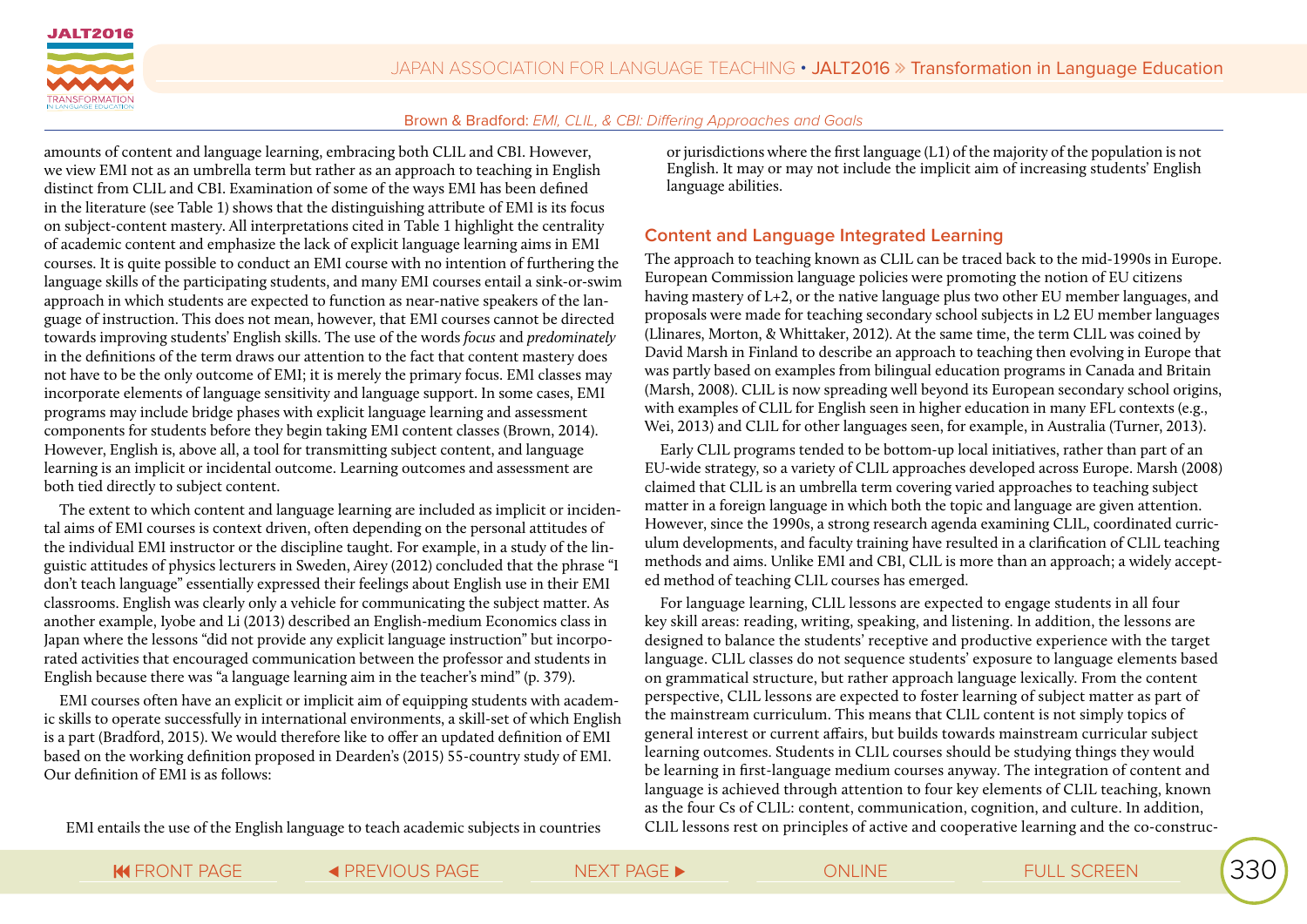

tion of knowledge. (Coyle, Hood, & Marsh, 2010).

We argue that a complete definition of CLIL must include reference to its dual focus and accepted notions of pedagogy. Our definition of CLIL is as follows:

CLIL is an approach to education that integrates language and content learning; planning for, fostering, and assessing both, though the focus may shift from one to the other. CLIL is also a method of teaching which draws heavily on constructivist and socio-cultural notions of learning to provide students with opportunities for meaningful input and output in L2 and meaningful engagement with content.

#### **Content-Based Instruction**

CBI arose in the mid-to-late 1980s. Inspired by Canadian French immersion programs and bilingual education initiatives for immigrant communities in the United States, CBI drew heavily on constructivist learning theory and Krashen's (1981) notion of comprehensible input. CBI initially gathered attention in North America, especially in secondary schools and universities, because of its potential to help foreign students and those from immigrant communities rapidly adjust to mainstream subject-matter education.

Many definitions of CBI (see Table 1) refer to it as an umbrella term covering any and all approaches to instruction that teach subject-matter content in a second or foreign language (e.g., Brinton, Snow, & Wesche, 2003; Stoller, 2008). One early influential definition (Met, 1998) established CBI as a continuum with content-driven approaches at one end and language-driven approaches at the other. This places programs as diverse as Canadian-style immersion secondary schools, university EMI programs, and language classes that make occasional use of content for language practice under the same definitional umbrella.

Another broad view of CBI is from Stryker and Leaver (1997), who introduced three distinct models of CBI, each with a different perspective on content and a different role for the teacher. In the first model, sheltered content classes are subject-matter classes in which subject-matter learning is the primary intended outcome. Teachers in this model are sensitive to the particular needs of the second-language students in their class, but are not specifically working towards their language acquisition. The second model of CBI is adjunct-CBI, which refers to language classes taught in parallel to subject-matter classes or team-taught by content and language teachers. These may also be content classes taught by subject-matter specialists who have been trained in language teaching as well. In these classes, both the subject matter and language are represented in the intended learning outcomes. Finally, the theme-based model of CBI describes language

classes taught by a language teacher but based upon themes taken from, or relevant to, a subject-matter class. This three-model CBI framework continues to be referred to in discussions of CBI in EFL research literature (e.g., Ahn & Kim, 2013; Brinton et al., 2003; Butler, 2005).

Although these wide definitions have the advantage of being inclusive, they lack specificity and give CBI such a broad purview that it is difficult to have a meaningful discussion of the aims of CBI or teaching practices associated with it. In fact, "variability in the implementation of CBI is one reason it may be difficult for teachers and policy makers to understand the purposes and effectiveness of CBI" (Butler, 2005, p. 230). A narrower, more specific definition that distinguishes CBI from CLIL and EMI is needed.

Though definitions of CBI, particularly those emerging from bilingual education initiatives in second-language contexts, often refer to a dual focus similar to that now seen in CLIL, the role of content learning is often quickly marginalized as authors attempt to explain the implementation and benefits of CBI. Within these discussions, language learning is clearly the focus. Stryker and Leaver (1997), for example, defined a dual focus for CBI when introducing their three models but then quickly shifted their discussion to language teaching, referring to CBI as a "holistic and global approach to foreign language education" (p. 3). They noted that CBI shifts "the focus of instruction from the learning of language per se to the learning of language through the study of subject matter" (p. 6). Crandall and Tucker (1990) provided another example. After defining CBI in terms of both language and content learning, they clearly frame CBI only in terms of language outcomes, calling it "an integrated approach to language instruction, drawing topics, text, and tasks from content or subject matter classes, but focusing on cognitive, academic language skills" (p. 83). In both cases, the aim of CBI is language learning; the subject matter acts as a vehicle for language learning.

This focus on language learning may reflect the fact that in many cases of CBI implementation, especially those in EFL contexts, the theme-based model of CBI is dominant and content is often used "simply as a shell for language teaching" (Stoller, 2002b, p. 1); curricula are driven by language proficiency concerns. In these cases, the purpose of CBI is clearly linked to language-learning outcomes. Content acts simply as a vehicle for meaningful input (Bulter, 2005) or is seen as providing an authenticity of purpose, which is a strong motivator to learn the language (Edsall & Saito, 2012).

Thus, we argue that the use of CBI as an umbrella term is overly wide. In EFL contexts, where CBI is largely implemented by language teachers, the theme-based model of CBI is dominant and this is where our narrower definition of CBI rests: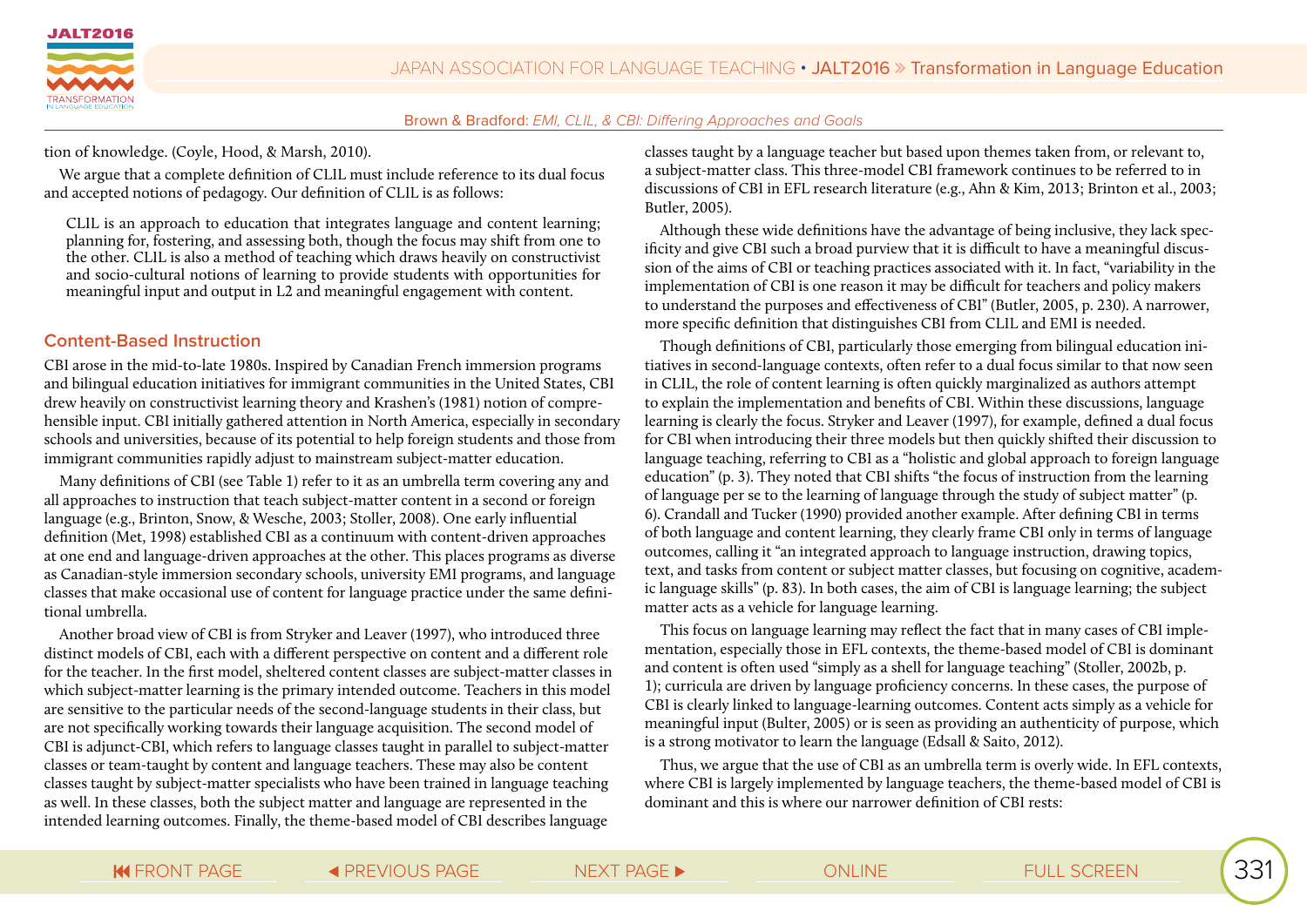

CBI is an approach to language teaching in which content, texts, activities, and tasks drawn from subject-matter topics are used to provide learners with authentic language input and engage learners in authentic language use.

#### **Conclusion**

All three educational approaches discussed in this paper are present in Japan. Students can now study in EMI content classes in more than a third of the nation's universities (MEXT, 2015) and the number of institutions offering EMI continues to grow. CLIL is likewise becoming more common in language programs in universities, high schools, and even in some elementary schools. However, it is still not widely understood or accepted in language teaching circles. As advocates for CLIL in Japan, Ikeda, Pinner, Mehisto, and Marsh (2013) highlighted CLIL's infancy: "If CLIL in Europe is a toddler, CLIL in Japan is a new-born baby, but it is slowly and steadily crawling forward in Japanese education" (p. 1). Of the three approaches, CBI is perhaps the most common and best understood in Japan, having been a popular approach to language education in universities since the early 1990s.

It is important for language teachers and other stakeholders in Japan to understand the roles that language and academic content play in EMI, CLIL, and CBI so that they can best support their students' learning goals. A class taught in English may have the goal of furthering students' language abilities or may be designed only to develop their understanding of subject content. Yet, the classroom activities and tasks may appear similar, especially because increasing numbers of university programs are adopting active participatory classroom practices. The role that content and language play in each approach is critical to acknowledge (see Appendix): In EMI, content is central; CLIL has a dual focus on content and language; and in CBI, content is peripheral.

#### **Bio Data**

**Howard Brown** heads the Academic Communicative English Program at the University of Niigata Prefecture. His research focuses on best practices for curriculum planning and program design in EMI, and the relationship between EMI and EAP. Howard has been involved in language education for more than 25 years with extensive experience as a teacher, teacher trainer, and administrator in high schools, private language schools, and universities in Canada, Turkey, and Japan.

**Annette Bradford** is an Associate Professor at Meiji University, teaching courses focused on enhancing students' international competencies. Previously, she held a Council on

Foreign Relations International Affairs Fellowship in Japan and taught at universities in Japan, the United States, and Indonesia. Her research on the internationalization of higher education, particularly English-medium instruction, student exchange, and education policy, can be found in publications such as the *Journal of Studies in International Education* and *International Higher Education*.

#### **References**

- Ahn, H.-J., & Kim, E. (2013). Understanding instructor's challenges of content based instruction: For pre-service teachers in early childhood education. *Korean Journal of Childcare and Education, 9*(5), 181-200. https://doi.org/10.14698/jkcce.2013.9.5.181
- Airey, J. (2012). "I don't teach language": The linguistic attitudes of physics lecturers in Sweden. *AILA Review, 25,* 64-79. https://doi.org/10.1075/aila.25.05air
- Ammon, U., & McConnell, G. (2002). *English as an academic language in Europe*. Frankfurt am Main, Germany: Peter Lang.
- Bradford, A. (2015). *Internationalization policy at the* genba*: Exploring the implementation of social science English-taught undergraduate degree programs in three Japanese universities* (Doctoral dissertation). Retrieved from PQDT Open. (UMI 3687531)
- Brinton, D., Snow, M. A., & Wesche, M. B. (2003). *Content-based second language Instruction*. Ann Arbor: University of Michigan Press.
- Brown, H. (2014) Contextual factors driving the growth of undergraduate English-medium instruction programmes at universities in Japan. *Asian Journal of Applied Linguistics, 1*, 50-63.
- Butler, Y. G. (2005). Content-based instruction in EFL contexts: Considerations for effective implementation. *JALT Journal, 27,* 227-245.
- Coleman, J. A. (2006). English-medium teaching in European higher education. *Language Teaching, 39,* 1-14. https://doi.org/10.1017/S026144480600320X
- Coyle, D., Hood, P., & Marsh, D. (2010). *CLIL: Content and language integrated learning*. Cambridge, England: Cambridge University Press.
- Crandall, J., & Tucker, G. R. (1990). Content-based language instruction in second and foreign languages. In S. Anivan (Ed.), *Language teaching methodology for the nineties* (pp. 83-96). Ann Arbor: University of Michigan.
- Dearden, J. (2015). *English as a medium of instruction A growing phenomenon*. London, UK: British Council.
- Dearden, J., & Macaro, E. (2016). Higher education teachers' attitudes towards English medium instruction: A three-country comparison. *Studies in Second Language Learning and Teaching, 6,*  455-486. https://doi.org/10.14746/sllt.2016.6.3.5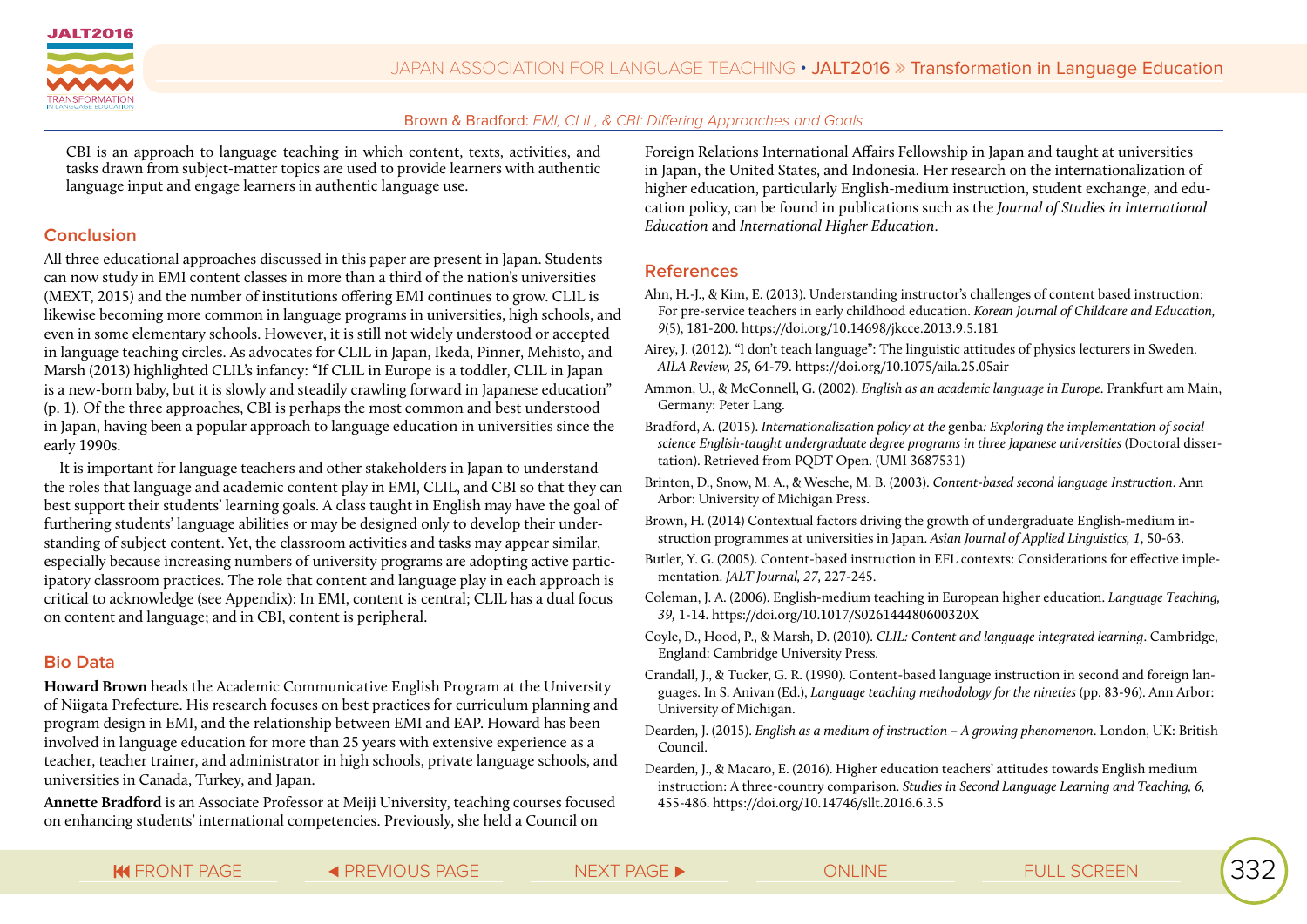

- de Wit, H. (Ed.). (2013). *An introduction to higher education internationlisation*. Milan, Italy: Center for Higher Education Internationlisation. Università Cattolica Del Sacro Cuore.
- Doiz, A., Lasagabaster, D., & Sierra, J. M. (2011). Internationalisation, multilingualism and English-medium instruction. *World Englishes, 30,* 345-359. https://doi.org/10.1111/j.1467- 971X.2011.01718.x
- Edsall, D., & Saito, Y. (2012). The motivational benefits of content. *OnCue Journal, 6*(2), 66-94.
- European Higher Education Area and Bologna Process. (2016). Official website. Retrieved 3 November, 2016, from http://www.ehea.info/
- García, O., & Baker, C. (Eds.). (2007). *Bilingual education: An introductory reader*. Clevedon, England: Multilingual Matters.
- Graddol, D. (1997). *The future of English: A guide to forecasting the popularity of the English language in the 21st century*. London, England: British Council.
- Hayes, T., & Rinnert, C. (Eds.). (1991). Content-based language instruction [Special edition]. *The Language Teacher, 15*(11).
- Ikeda, M., Pinner, R. S., Mehisto, P., & Marsh, D. (2013). Editorial: CLIL in Japan. *International CLIL Research Journal, 2*(1), 1-2.
- Iyobe, B., & Li, J. (2013). CLIL to what degree: A trial in English medium education at a Japanese university—Is it CLIL or not? *Asian EFL Journal, 15,* 373-382.
- Krashen, S. (1981). *Second language acquisition and second language learning*. New York, NY: Prentice-Hall.
- Llinares, A., Morton, T., & Whittaker, R. (2012). *The roles of language in CLIL*. Cambridge, England: Cambridge University Press.
- Marsh, D. (2008). Language Awareness and CLIL. In N. H. Hornberger (Ed.), *Encyclopedia of language and education* (pp. 1986-1999). Boston, MA: Springer US.
- MacGregor, L. (2016). CLIL in Japan: University teachers' viewpoints. In P. Clements, A. Krause, & H. Brown (Eds.), *Focus on the learner* (pp. 426-432)*.* Tokyo: JALT.
- Mesureur, G. (2012). Content-based instruction for all levels of EFL students. *Keisen University Bulletin, 24,* 71-80. Retrieved from https://keisen.repo.nii.ac.jp/?action=repository\_uri&item\_ id=691&file\_id=22&file\_no=1
- Met, M. (1998). Curriculum decision-making in content-based language teaching. In J. Cenoz & F. Genesee (Eds.), *Beyond bilingualism: Multilingualism and multilingual education* (pp. 35-63). Clevedon, England: Multilingual Matters.
- MEXT. (2015). *Heisei 25 nendo no daigaku ni okeru kyouiku nai you tou no kaikaku joukyou ni tsuite* [About the state of affairs regarding university reforms to education in 2013]. Retrieved from http://www.mext.go.jp/a\_menu/koutou/daigaku/04052801/\_\_icsFiles/ afieldfile/2016/05/12/1361916\_1.pdf
- Smit, U., & Dafouz, E. (2012). Integrating content and language in higher education: An introduction to English-medium policies, conceptual issues and research practices across Europe. *AILA Review, 25,* 1-12. https://doi.org/10.1075/aila.25.01smi
- Stoller, F. L. (2002a, April). *Content-based instruction: A shell for language learning or a framework for strategic language and content learning*? Paper presented at the TESOL convention, Salt Lake City, UT. Retrieved from http://carla.umn.edu/cobaltt/modules/strategies/stoller2002/stoller.pdf
- Stoller, F. L. (2002b). Promoting the acquisition of knowledge in a content based course. In J. Crandall & D. Kaufman (Eds.), *Content-based instruction in higher education settings* (pp. 109-123). Alexandria, VA: TESOL.
- Stoller, F. L. (2008). Content-based instruction. In N. H. Hornberger (Ed.), *Encyclopedia of language and education* (pp. 1163-1174). Boston, MA: Springer US.
- Stryker, S. B., & Leaver, B. L. (1997). *Content-based instruction in foreign language education: Models and methods*. Washington, DC: Georgetown University Press.
- Turner, M. (2013). Content-based Japanese language teaching in Australian schools: Is CLIL a good fit? *Japanese Studies, 33,* 315-330. https://doi.org/10.1080/10371397.2013.846211
- Unterberger, B. (2014). *English-medium degree programmes in Austrian tertiary business studies: Policies and programme design* (Doctoral dissertation). University of Vienna, Austria. Retrieved from http://othes.univie.ac.at/33961/
- Unterberger, B., & Wilhelmer, N. (2011). English-medium education in economics and business studies: Capturing the status quo at Austrian universities. *International Journal of Applied Linguistics, 161,* 90-110.
- Wächter, B., & Maiworm, F. (2014). *English-taught programs in European higher education: The state of play in 2014*. Bonn, Germany: Lemmens.
- Wei, R. (2013). Chinese-English bilingual education in China: Model, momentum, and driving forces. *Asian EFL Journal, 15,* 184-200.